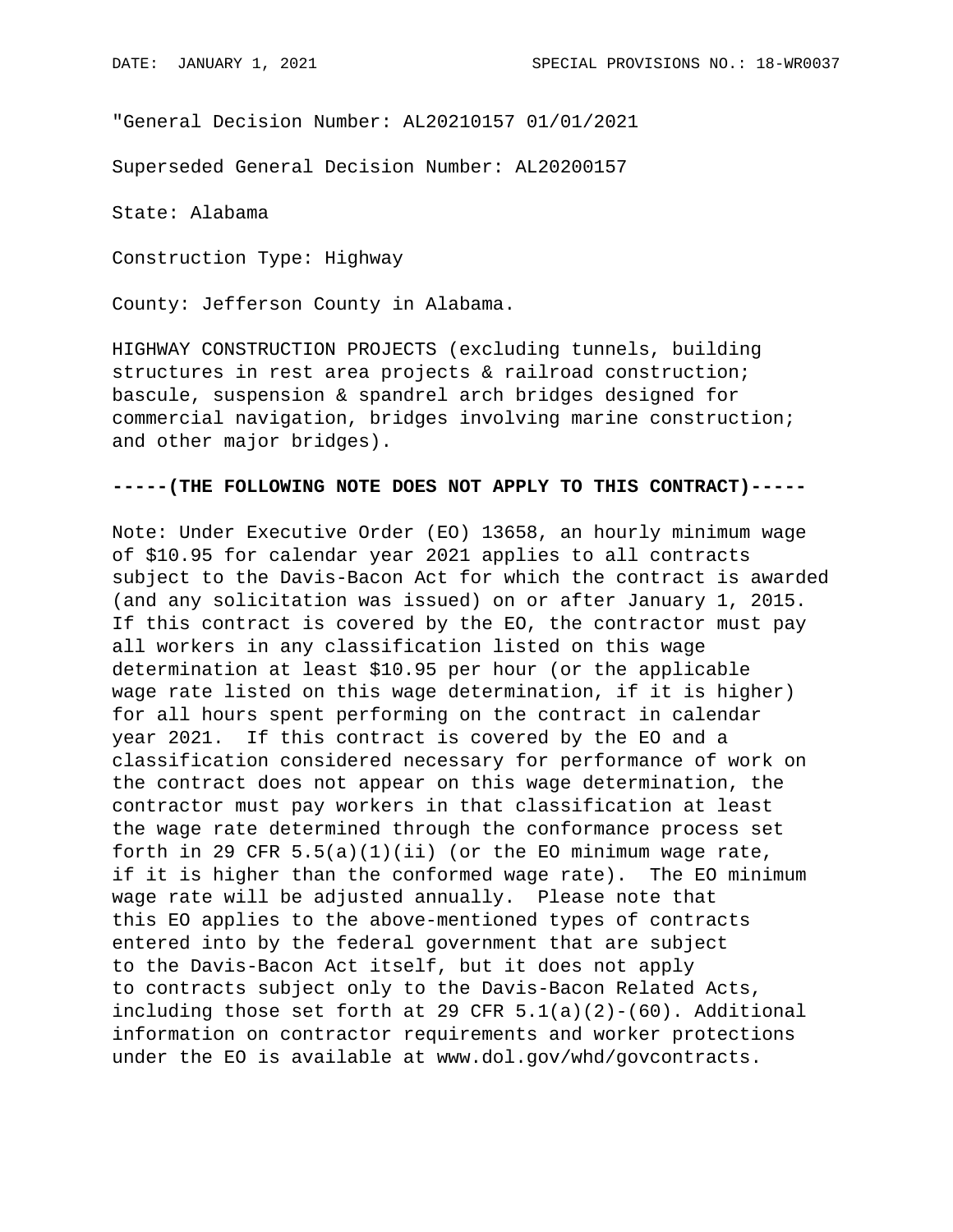| Modification Number | Publication Date |  |
|---------------------|------------------|--|
|                     | 01/01/2021       |  |

ENGI0312-002 09/01/2019

|                          | Rates | Fringes |  |
|--------------------------|-------|---------|--|
| POWER EQUIPMENT OPERATOR |       |         |  |
| $(Drill)$ \$ 24.15       |       | 9.36    |  |
| 7777700100077711000010   |       |         |  |

SUAL2019-036 11/13/2019

|                                                                      | Rates | Fringes |
|----------------------------------------------------------------------|-------|---------|
| CEMENT MASON/CONCRETE FINISHER\$ 17.12                               |       | 0.00    |
| ELECTRICIAN\$ 19.73                                                  |       | 0.00    |
| FORM WORKER\$ 17.13                                                  |       | 0.00    |
| HIGHWAY/PARKING LOT STRIPING:<br>Laborer\$ 11.95                     |       | 0.00    |
| HIGHWAY/PARKING LOT STRIPING:<br>Operator (Striping Machine)\$ 20.32 |       | 0.00    |
| HIGHWAY/PARKING LOT STRIPING:<br>Truck Driver (Line Striping         |       |         |
| $True k)$ \$ 14.62                                                   |       | 0.00    |
| INSTALLER - GUARDRAIL\$ $17.59$                                      |       | 0.00    |
| IRONWORKER, REINFORCING\$ 18.76                                      |       | 0.00    |
| IRONWORKER, STRUCTURAL\$ 22.40                                       |       | 0.00    |
| LABORER GRADE CHECKER\$ 14.51                                        |       | 0.00    |
| LABORER: Asphalt, Includes                                           |       |         |
| Raker, Shoveler, Spreader and<br>Distributor\$ 14.11                 |       | 0.00    |
| LABORER: Common or General\$ 12.54                                   |       | 0.00    |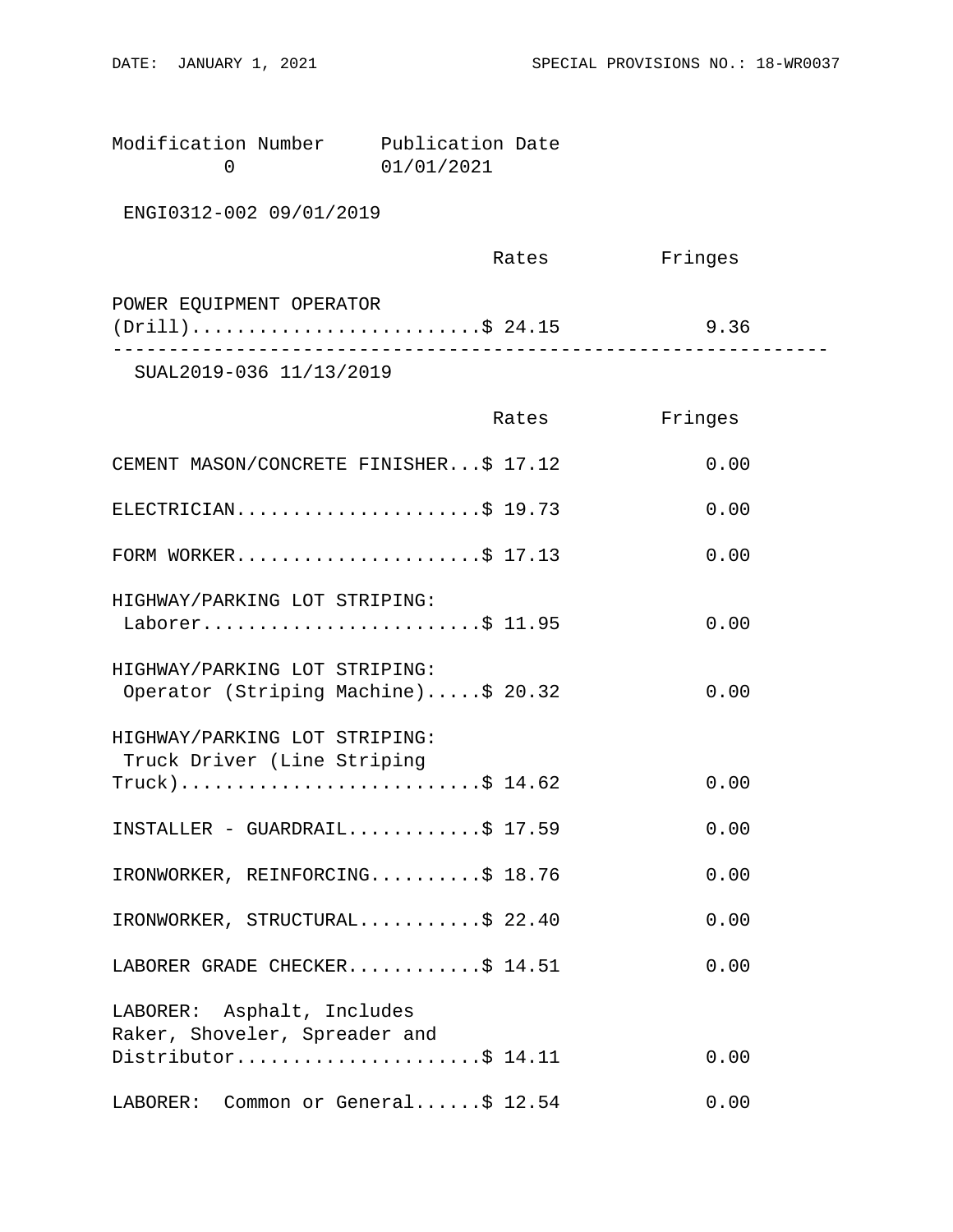|           | LABORER: Concrete Worker\$ 14.57                   | 0.00 |
|-----------|----------------------------------------------------|------|
| LABORER:  | Mason Tender -<br>Cement/Concrete\$ 14.31          | 0.00 |
|           | LABORER: Pipelayer\$ 17.49                         | 0.00 |
|           | LABORER: Erosion Control\$ 10.88                   | 0.00 |
|           | OPERATOR: Asphalt Spreader\$ 16.91                 | 0.00 |
| OPERATOR: | Backhoe/Excavator/Trackhoe\$ 19.12                 | 0.00 |
|           | OPERATOR: Bobcat/Skid<br>Steer/Skid Loader\$ 13.88 | 0.00 |
| OPERATOR: | Broom/Sweeper\$ 13.07                              | 0.00 |
| OPERATOR: | Bulldozer\$ 19.41                                  | 0.00 |
| OPERATOR: | Concrete Saw\$ 17.97                               | 0.00 |
| OPERATOR: | Crane\$ 23.94                                      | 0.00 |
| OPERATOR: | Distributor\$ 18.42                                | 0.00 |
| OPERATOR: | Dragline\$ 25.86                                   | 0.00 |
| OPERATOR: | Grader/Blade $$18.67$                              | 0.00 |
|           | OPERATOR: Loader\$ 16.97                           | 0.00 |
|           | OPERATOR: Material Transfer<br>Vehicle\$ 16.89     | 0.00 |
|           | OPERATOR: Mechanic\$ 22.46                         | 0.00 |
|           | OPERATOR: Milling Machine\$ 16.64                  | 0.00 |
| OPERATOR: | Oiler\$ 16.83                                      | 0.00 |
|           | OPERATOR: Paver (Asphalt,                          |      |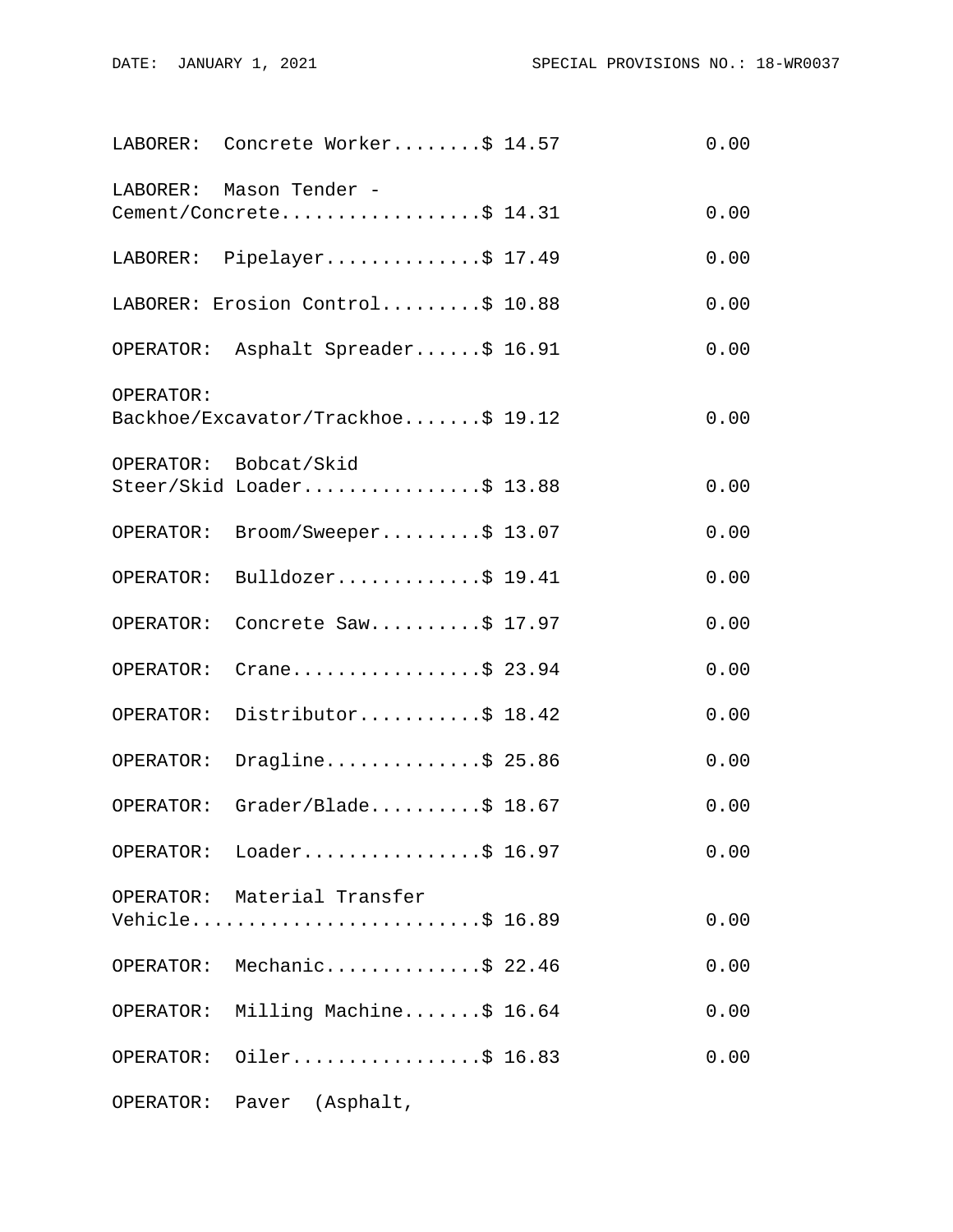| Aggregate, and Concrete)\$ 18.42                                           | 0.00 |
|----------------------------------------------------------------------------|------|
| OPERATOR: Roller\$ 15.96                                                   | 0.00 |
| Scraper\$ 13.30<br>OPERATOR:                                               | 0.00 |
| OPERATOR: Tractor\$ 12.50                                                  | 0.00 |
| OPERATOR: Aggregate Spreader\$ 15.81                                       | 0.00 |
| PAINTER (Brush and Roller)\$ 15.97                                         | 1.27 |
| TRAFFIC CONTROL: Flagger\$ 11.12                                           | 0.00 |
| TRAFFIC CONTROL:<br>Laborer-Cones/<br>Barricades/Barrels -                 |      |
| Setter/Mover/Sweeper\$ 12.01                                               | 0.00 |
| TRUCK DRIVER: Dump Truck\$ 15.60                                           | 0.00 |
| TRUCK DRIVER: Flatbed Truck\$ 15.00                                        | 0.00 |
| TRUCK DRIVER: Lowboy Truck\$ 17.73                                         | 0.00 |
| TRUCK DRIVER: Pickup Truck\$ 15.50                                         | 0.00 |
| TRUCK DRIVER: Semi-Trailer<br>Truck\$ 15.56                                | 0.00 |
| TRUCK DRIVER: Water Truck\$ 13.47<br>_____________________________________ | 0.00 |
|                                                                            |      |

WELDERS - Receive rate prescribed for craft performing operation to which welding is incidental.

================================================================

Note: Executive Order (EO) 13706, Establishing Paid Sick Leave for Federal Contractors applies to all contracts subject to the Davis-Bacon Act for which the contract is awarded (and any solicitation was issued) on or after January 1, 2017. If this contract is covered by the EO, the contractor must provide employees with 1 hour of paid sick leave for every 30 hours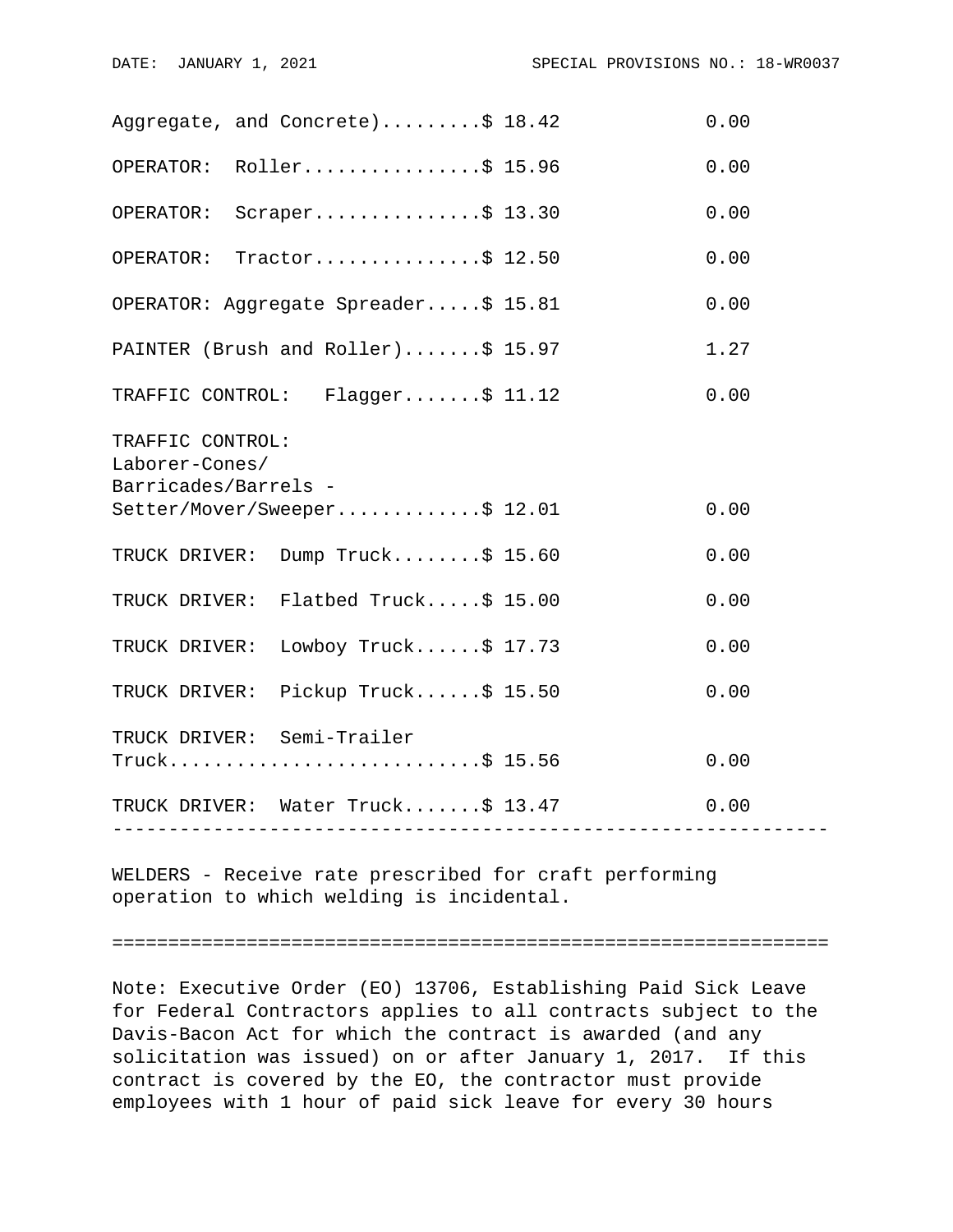they work, up to 56 hours of paid sick leave each year. Employees must be permitted to use paid sick leave for their own illness, injury or other health-related needs, including preventive care; to assist a family member (or person who is like family to the employee) who is ill, injured, or has other health-related needs, including preventive care; or for reasons resulting from, or to assist a family member (or person who is like family to the employee) who is a victim of, domestic violence, sexual assault, or stalking. Additional information on contractor requirements and worker protections under the EO is available at www.dol.gov/whd/govcontracts.

Unlisted classifications needed for work not included within the scope of the classifications listed may be added after award only as provided in the labor standards contract clauses (29CFR 5.5 (a) (1) (ii)).

----------------------------------------------------------------

The body of each wage determination lists the classification and wage rates that have been found to be prevailing for the cited type(s) of construction in the area covered by the wage determination. The classifications are listed in alphabetical order of ""identifiers"" that indicate whether the particular rate is a union rate (current union negotiated rate for local), a survey rate (weighted average rate) or a union average rate (weighted union average rate).

Union Rate Identifiers

A four-letter classification abbreviation identifier enclosed in dotted lines beginning with characters other than ""SU"" or ""UAVG"" denotes that the union classification and rate were prevailing for that classification in the survey. Example: PLUM0198-005 07/01/2014. PLUM is an abbreviation identifier of the union which prevailed in the survey for this classification, which in this example would be Plumbers. 0198 indicates the local union number or district council number where applicable, i.e., Plumbers Local 0198. The next number, 005 in the example, is an internal number used in processing the wage determination. 07/01/2014 is the effective date of the most current negotiated rate, which in this example is July 1, 2014.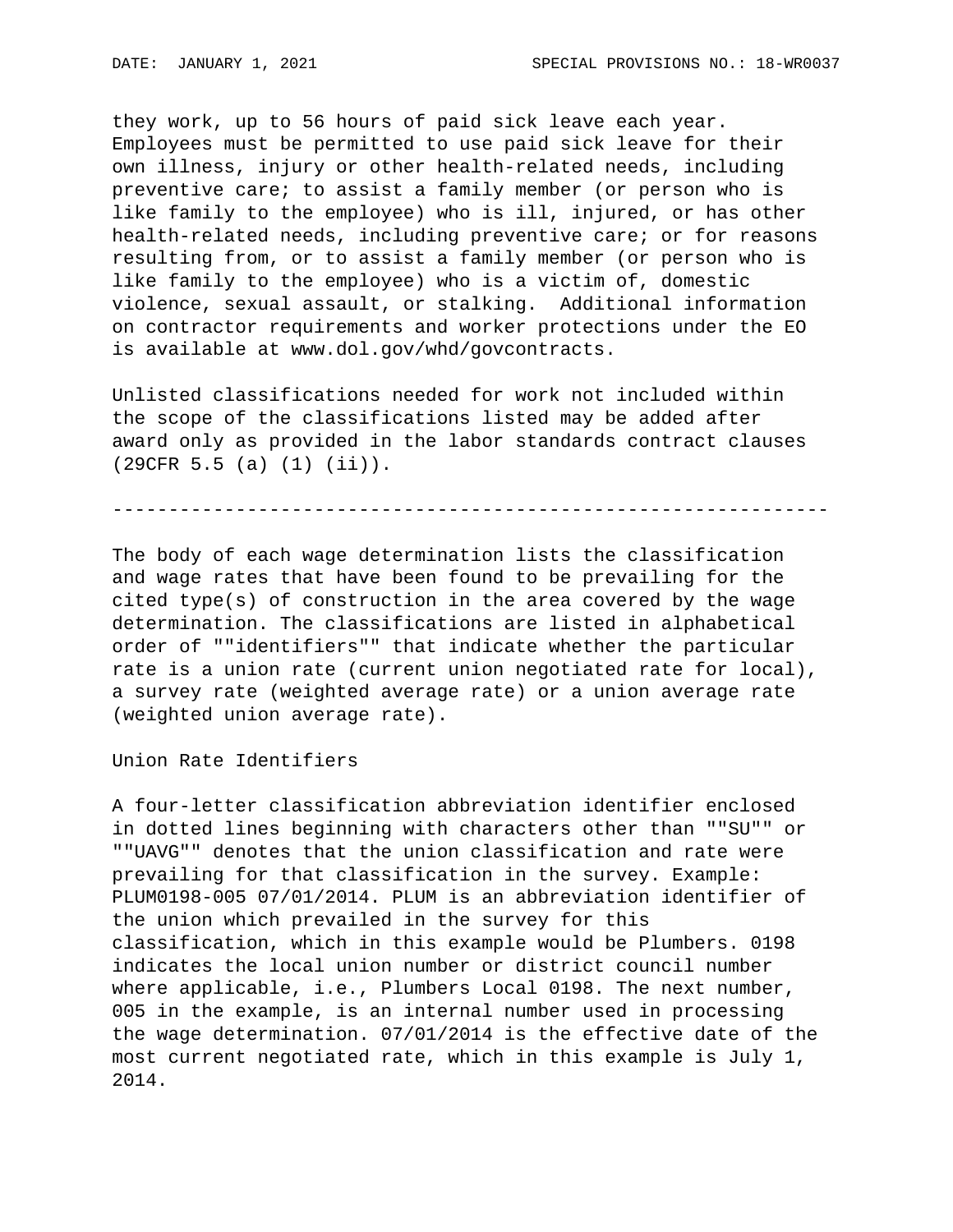Union prevailing wage rates are updated to reflect all rate changes in the collective bargaining agreement (CBA) governing this classification and rate.

## Survey Rate Identifiers

Classifications listed under the ""SU"" identifier indicate that no one rate prevailed for this classification in the survey and the published rate is derived by computing a weighted average rate based on all the rates reported in the survey for that classification. As this weighted average rate includes all rates reported in the survey, it may include both union and non-union rates. Example: SULA2012-007 5/13/2014. SU indicates the rates are survey rates based on a weighted average calculation of rates and are not majority rates. LA indicates the State of Louisiana. 2012 is the year of survey on which these classifications and rates are based. The next number, 007 in the example, is an internal number used in producing the wage determination. 5/13/2014 indicates the survey completion date for the classifications and rates under that identifier.

Survey wage rates are not updated and remain in effect until a new survey is conducted.

Union Average Rate Identifiers

Classification(s) listed under the UAVG identifier indicate that no single majority rate prevailed for those classifications; however, 100% of the data reported for the classifications was union data. EXAMPLE: UAVG-OH-0010 08/29/2014. UAVG indicates that the rate is a weighted union average rate. OH indicates the state. The next number, 0010 in the example, is an internal number used in producing the wage determination. 08/29/2014 indicates the survey completion date for the classifications and rates under that identifier.

A UAVG rate will be updated once a year, usually in January of each year, to reflect a weighted average of the current negotiated/CBA rate of the union locals from which the rate is based.

----------------------------------------------------------------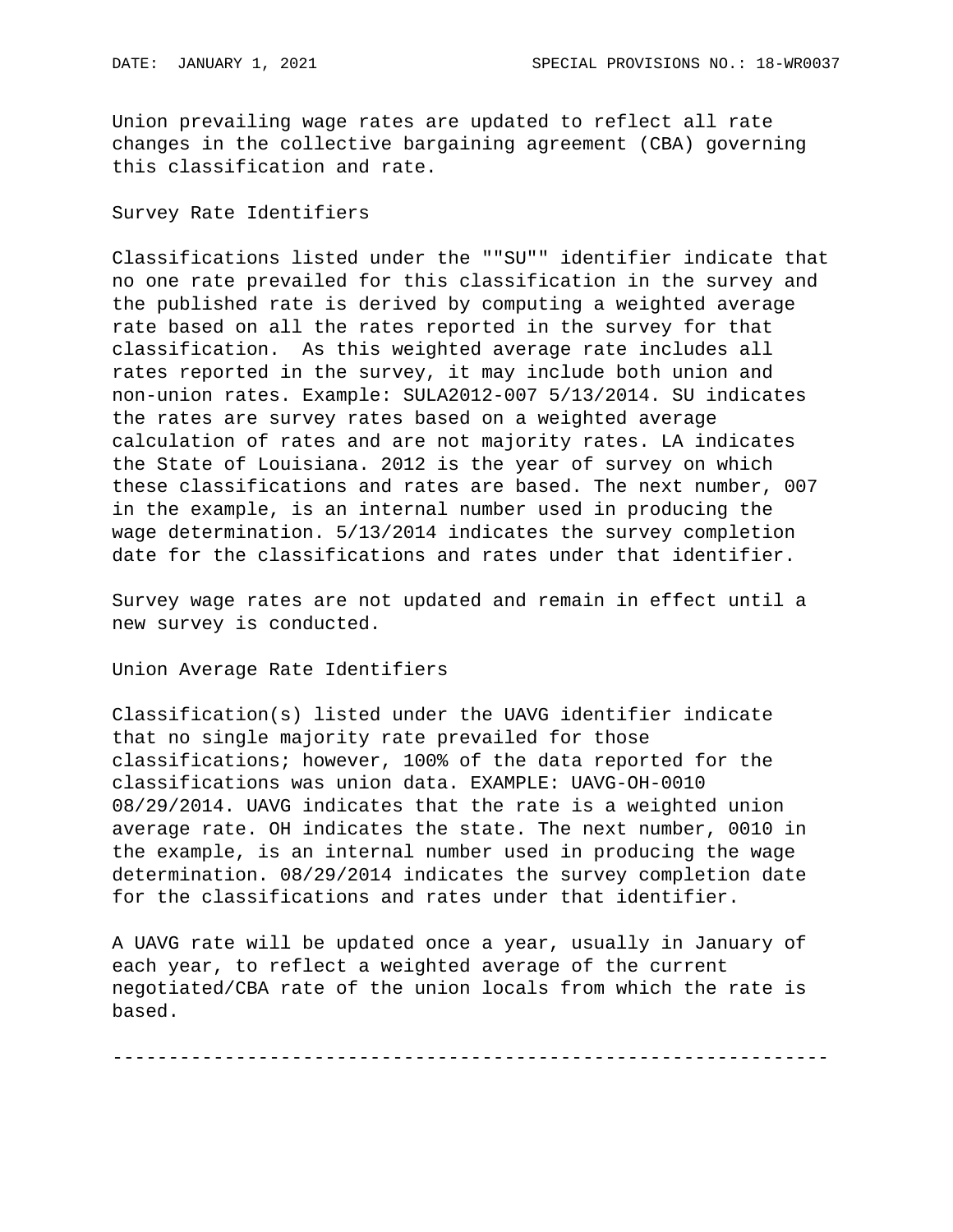## WAGE DETERMINATION APPEALS PROCESS

1.) Has there been an initial decision in the matter? This can be:

- \* an existing published wage determination
- \* a survey underlying a wage determination
- \* a Wage and Hour Division letter setting forth a position on a wage determination matter
- \* a conformance (additional classification and rate) ruling

On survey related matters, initial contact, including requests for summaries of surveys, should be with the Wage and Hour Regional Office for the area in which the survey was conducted because those Regional Offices have responsibility for the Davis-Bacon survey program. If the response from this initial contact is not satisfactory, then the process described in 2.) and 3.) should be followed.

With regard to any other matter not yet ripe for the formal process described here, initial contact should be with the Branch of Construction Wage Determinations. Write to:

> Branch of Construction Wage Determinations Wage and Hour Division U.S. Department of Labor 200 Constitution Avenue, N.W. Washington, DC 20210

2.) If the answer to the question in 1.) is yes, then an interested party (those affected by the action) can request review and reconsideration from the Wage and Hour Administrator (See 29 CFR Part 1.8 and 29 CFR Part 7). Write to:

> Wage and Hour Administrator U.S. Department of Labor 200 Constitution Avenue, N.W. Washington, DC 20210

The request should be accompanied by a full statement of the interested party's position and by any information (wage payment data, project description, area practice material, etc.) that the requestor considers relevant to the issue.